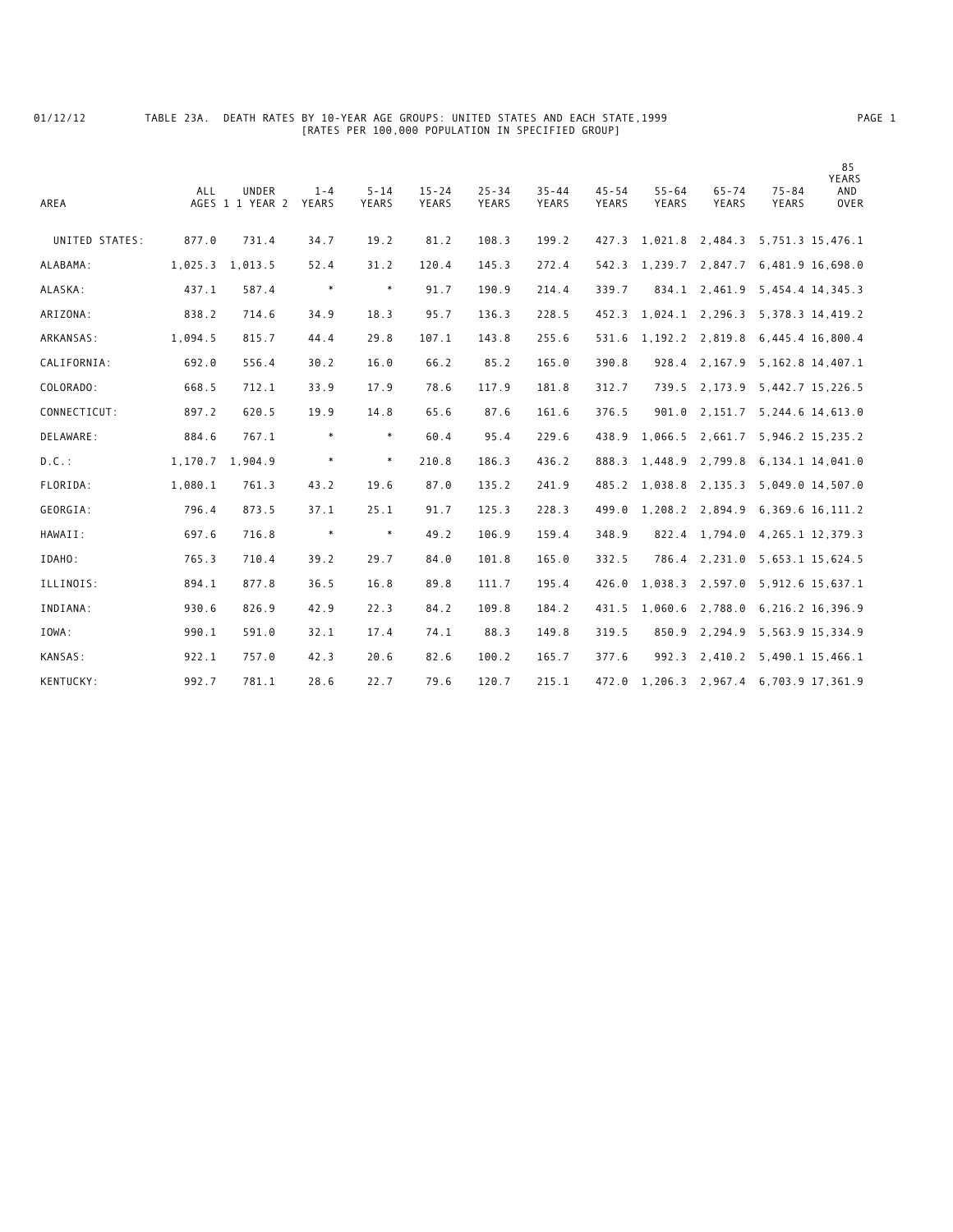## 01/12/12 TABLE 23A. DEATH RATES BY 10-YEAR AGE GROUPS: UNITED STATES AND EACH STATE,1999 PAGE 2 [RATES PER 100,000 POPULATION IN SPECIFIED GROUP]

| AREA            | ALL     | <b>UNDER</b><br>AGES 1 1 YEAR 2 | $1 - 4$<br>YEARS | $5 - 14$<br>YEARS | $15 - 24$<br>YEARS | $25 - 34$<br>YEARS | $35 - 44$<br>YEARS | $45 - 54$<br>YEARS | $55 - 64$<br>YEARS | $65 - 74$<br>YEARS | $75 - 84$<br>YEARS                         | 85<br><b>YEARS</b><br>AND<br><b>OVER</b> |
|-----------------|---------|---------------------------------|------------------|-------------------|--------------------|--------------------|--------------------|--------------------|--------------------|--------------------|--------------------------------------------|------------------------------------------|
| LOUISIANA:      | 943.2   | 963.7                           | 50.1             | 28.4              | 108.6              | 167.3              | 284.8              | 556.3              | 1,216.6            | 2,983.5            | 6,548.2 17,060.2                           |                                          |
| MAINE:          | 978.5   | 491.1                           | $\ast$           | 17.9              | 74.6               | 85.3               | 141.6              | 350.1              | 1.005.8            | 2,604.3            | 6, 109.5 16, 753.1                         |                                          |
| MARYLAND:       | 833.2   | 860.4                           | 30.3             | 17.2              | 97.7               | 122.2              | 224.3              | 454.7              | 1,062.4            | 2,538.9            | 5,885.3 15,664.8                           |                                          |
| MASSACHUSETTS:  | 904.3   | 524.9                           | 20.8             | 11.9              | 55.2               | 74.9               | 160.7              | 348.4              | 889.4              | 2,278.7            | 5, 544.5 15, 411.1                         |                                          |
| MICHIGAN:       | 884.4   | 826.7                           | 38.3             | 17.8              | 78.4               | 109.4              | 203.4              | 448.9              | 1,050.6            | 2,598.0            | 5, 957.3 15, 547.9                         |                                          |
| MINNESOTA:      | 807.0   | 638.2                           | 29.9             | 18.2              | 61.0               | 78.2               | 138.9              | 307.0              | 807.6              | 2,142.4            | 5, 376.3 15, 672.0                         |                                          |
| MISSISSIPPI:    | 1,018.0 | 1,044.3                         | 57.2             | 33.2              | 122.4              | 165.8              | 309.6              | 601.3              | 1,366.6            |                    | 3, 114.7 6, 580.2 16, 223.6                |                                          |
| MISSOURI:       | 1,022.8 | 799.5                           | 30.0             | 20.7              | 94.3               | 119.8              | 217.2              | 452.8              | 1,113.9            | 2,732.6            | 6,200.8 16,570.3                           |                                          |
| MONTANA:        | 920.7   | 684.0                           | $\ast$           | 25.4              | 99.3               | 113.7              | 192.9              | 355.6              | 853.8              | 2,479.8            | 5,852.1 15,268.2                           |                                          |
| NEBRASKA:       | 935.1   | 710.4                           | 31.6             | 19.8              | 80.2               | 94.0               | 166.2              | 328.8              | 920.5              | 2,382.6            | 5,709.9 15,177.9                           |                                          |
| NEVADA:         | 833.6   | 679.1                           | 43.6             | 16.8              | 93.1               | 136.4              | 245.8              | 505.0              | 1,229.2            | 2,802.8            | 6, 361. 3 15, 205. 8                       |                                          |
| NEW HAMPSHIRE:  | 794.0   | 568.5                           | $\ast$           | 12.4              | 62.2               | 69.7               | 126.1              | 348.6              | 980.8              | 2,382.4            | 5,598.4 15,765.9                           |                                          |
| NEW JERSEY:     | 908.5   | 709.0                           | 30.8             | 12.8              | 58.0               | 99.6               | 194.3              | 411.8              | 949.1              | 2,427.3            | 5,675.0 15,357.3                           |                                          |
| NEW MEXICO:     | 786.0   | 698.5                           | 31.6             | 25.3              | 114.7              | 163.1              | 246.4              | 447.0              | 904.7              | 2,301.5            | 5,590.3 15,518.0                           |                                          |
| NEW YORK:       | 878.9   | 662.0                           | 29.7             | 16.8              | 66.1               | 96.3               | 189.2              | 425.5              | 977.8              |                    | 2, 339.9 5, 459.6 14, 683.7                |                                          |
| NORTH CAROLINA: | 909.7   | 953.9                           | 34.8             | 20.6              | 100.2              | 118.6              | 225.9              | 489.0              | 1,133.5            | 2,679.6            | 6,102.4 15,690.8                           |                                          |
| NORTH DAKOTA:   | 963.1   | 676.0                           | $\ast$           | $\ast$            | 83.9               | 91.3               | 154.1              | 306.6              | 881.9              | 2,201.7            | 5, 425.1 14, 978.7                         |                                          |
| OHIO:           | 964.0   | 839.2                           | 32.4             | 16.7              | 71.8               | 96.4               | 192.9              | 423.6              | 1,069.1            |                    | 2,756.4 6,174.6 16,387.1                   |                                          |
| OKLAHOMA:       | 1,033.3 | 869.0                           | 53.1             | 23.1              | 99.6               | 143.3              | 246.0              |                    |                    |                    | 492.8 1, 138.7 2, 759.2 6, 408.6 16, 642.5 |                                          |